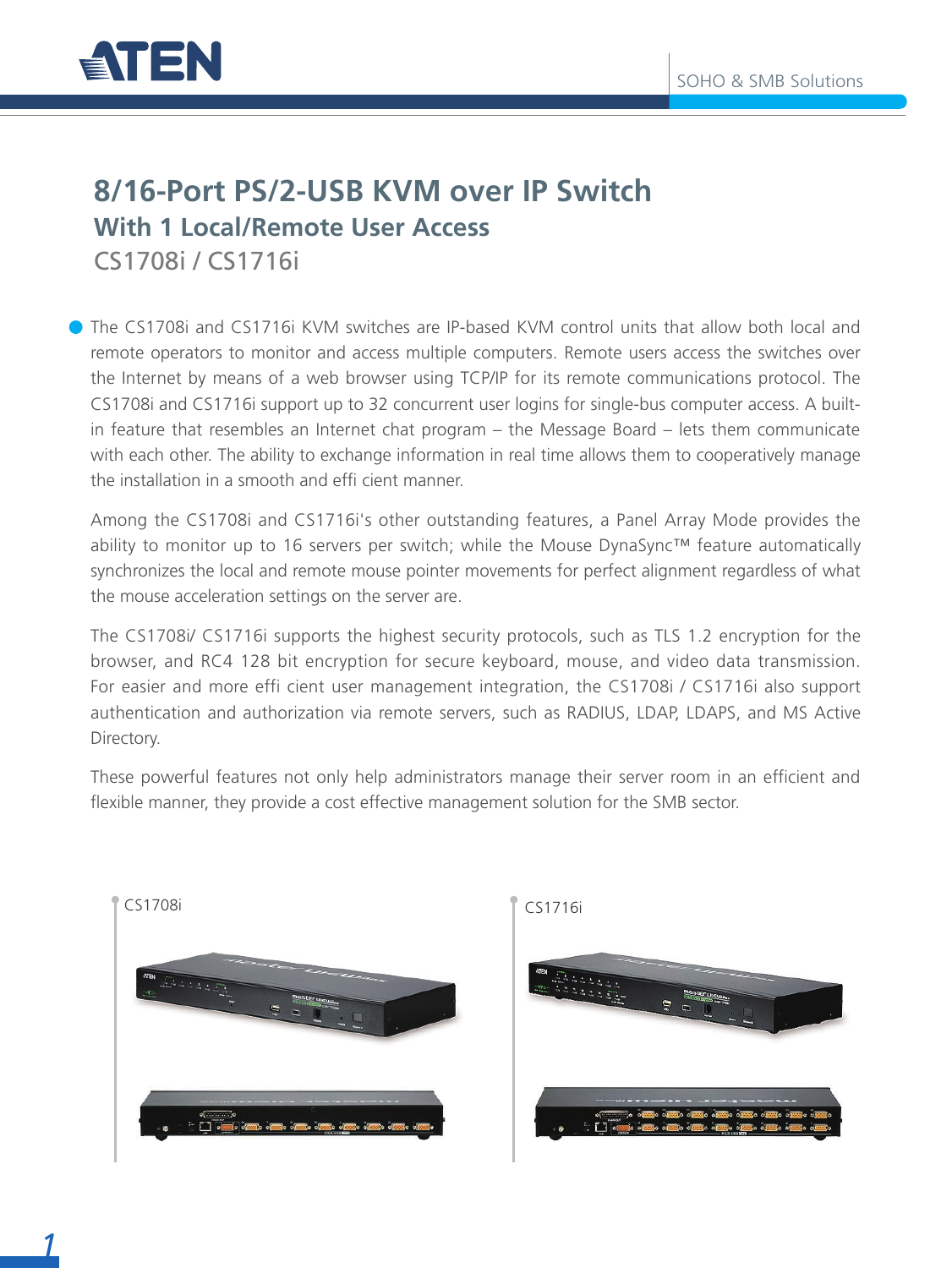

# **Features**

#### **Management**

- Convenient computer selection via front panel pushbuttons, hotkeys and multilingual on-screen display (OSD) menus
- Up to 32 concurrent logins
- Multilanguage web UI support featuring a tree-structured local and remote OSD
- Adjustable video quality for fl exible adaptation to diverse network environments
- Auto Scan feature for monitoring user-selected computers
- Broadcast mode; operations simultaneously performed on all selected computers (software installation, system-wide shutdown, etc.).
- Firmware upgradable
- Backup and restore confi guration and user account settings
- Event logging
- Enable / disable browser access
- IPv6 capable NEW

#### **Ease-to-Use Interface**

- Browser-based and AP GUIs, together with a menu-driven OSD for the local console, provide a powerful, intuitive, userfriendly, multilanguage interface to minimize user training time and increase productivity
- Multiplatform client support (windows, Mac OS X, Linux, Sun)
- Multibrowser support (IE, Mozilla, Firefox, Safari, Opera, Netscape)
- Port names automatically reconfi gured when station sequence is changed
- Panel array mode enables user to monitor multiple servers from single screen each selected server's video output appears in a separate panel – users can easily select the number of panels to view
- Windows client and Java client software support; Java client works with all operating systems

#### **Advanced Security**

- Secure keyboard / mouse / video transmission via RC4 128 bit encryption
- Supports TLS 1.2 data encryption and RSA 2048 bit certifi cates for secure user logins from a browser
- Two level password security up to 64 user accounts with separate profi les for each
- External (Remote) authentication support: RADIUS, LDAP, LDAPS, MS Active Directory
- Support for IP/MAC Filter
- Local and remote access logged and authenticated

#### **Virtual Remote Desktop**

- Message board allows logged in users to communicate with each other, and allows a user to take exclusive control of the KVM functions
- Mouse DynaSync™
- On-screen keyboard with multilanguage support
- BIOS-level access

#### **Hardware**

- 8/16-port remote access KVM switch monitor and control up to 8/16 computers from a single KVM console
- Daisy chain up to 15 additional units control up to 128/256 computers from a single console\*
- Auto-sensing of station's position on daisy chained installations; no need for manual dip switch setting; front panel LED indicates station's position
- Hot pluggable add or remove computers without having to power down the switch
- Multiplatform support Windows, Linux, Mac, and Sun
- Front panel USB hub allows connected computers to access USB peripherals
- Dual Interface supports PS/2 or USB keyboard and mouse computer connections with automatic interface detection
- USB / PS/2 keyboard and mouse emulation computers boot even when the console focus is elsewhere
- Supports USB keyboards for PC, Mac and Sun
- Superior video quality up to 2048 x 1536; DDC2B for the local console; up to 1600 x 1200 @ 60 Hz / 24 bit color depth for remote sessions
- Video DynaSync™ stores the console monitor's EDID (Extended Display Identification Data) to optimize display resolution
- Rack mountable in a 19" (1U) system rack
- \*Compatible KVM Switches include the following: ACS1208A, ACS1216A, CS1708, CS1716, CS1708A, CS1716A, KH1508, KH1516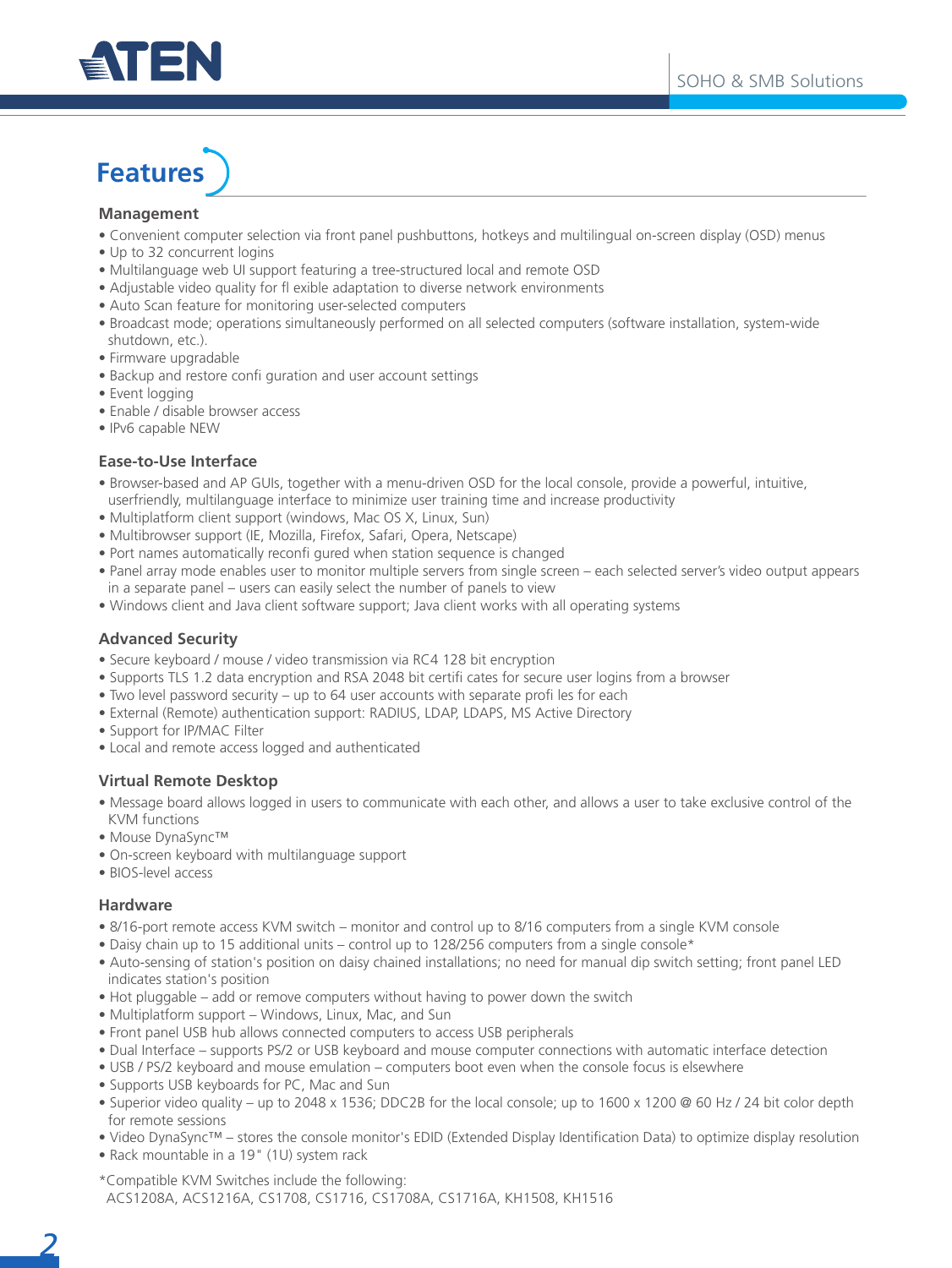

## **Highlights**

| <b>Ease-to-use user interf</b> | A user-friendly, intuitive, GUI provides convenient, access, confi guration and<br>operation. Local Console, browser-based and AP GUIs off er a unifi ed<br>multilanguage interface to minimize user training time and increase productivity.                     |
|--------------------------------|-------------------------------------------------------------------------------------------------------------------------------------------------------------------------------------------------------------------------------------------------------------------|
| <b>Virtual Remote Desktop</b>  | The remote desktop can appear full-screen. Advanced features such as the<br>Message Board, and Mouse DynaSync™, create a Virtual Remote Desktop that<br>allows users to operate servers from remote locations just as if they were actually<br>at the local site. |
| <b>Superior Video</b>          | With enhanced fps throughput for crisp responsive video display, the switches off<br>er resolutions of up to 1600 x 1200 @ 60Hz; vibrant 24-bit color depth for rich<br>remote session display.                                                                   |
| <b>Panel Array Mode</b>        | Panel array mode permits simultaneous monitoring of the video output of the<br>installations' servers. Operators can monitor the screen display of up to 16 servers<br>per switch.                                                                                |
| <b>Message Board</b>           | To alleviate the problem of access confl icts arising from multiple logins, the<br>Message Board functions like an Internet chat program, allowing users who are<br>logged in to instantly communicate with each other.                                           |
| <b>Mouse DynaSync™</b>         | Automatically synchronizes the local and remote mouse movements for perfect<br>alignment of mouse pointers, regardless of server mouse acceleration settings. For<br>Mouse DynaSync™ support, USB Adapter cables must be used on all connected<br>ports.          |



Up to 32 Concurrent User Logins